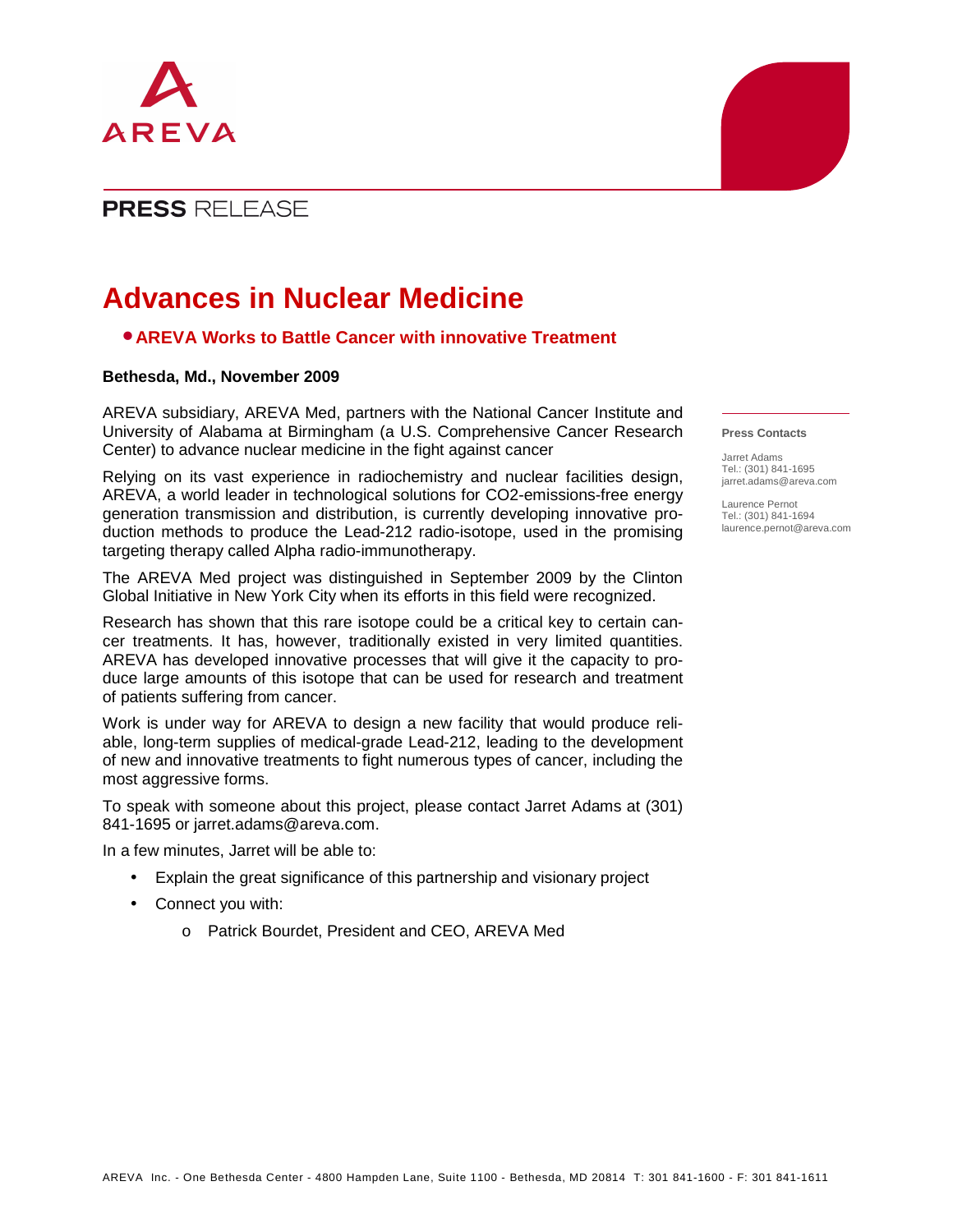

## **Background**

Alpha Radio-Immunotherapy, or Alpha-RIT, is a powerful anti-cancer therapy that works by binding an isotope, such as Lead-212, to a monoclonal antibody. Using the body's own antigens, this treatment targets only cancer cells and destroys them using the high energy of Lead-212.

Alpha-RIT has proven promising in the treatment of numerous types of cancers, such as pancreatic, ovarian, melanoma, and others that remain fatal, despite the tremendous efforts by the global scientific community.

Alpha-RIT was first developed years ago, and although the chemistry issues and the efficiency of the treatment were successfully addressed, Lead-212 Alpha-RIT efforts subsided due to the scarcity of this isotope and the technical difficulties encountered in producing enough, affordable, high-quality Lead-212.

This scientific treatment has re-emerged recently thanks to a limited number of remarkable scientists, chemists, and radio-chemists – including a few at AREVA Med – that have been focusing their research on the development of innovative methods to attach monoclonal antibodies to isotopes.

Because of its nuclear energy expertise, know-how, and robust engineering and industrial capacities, AREVA and its subsidiary, AREVA Med LLC, have established and completed an ambitious R&D program to produce medical-grade Lead-212 suitable for Alpha-RIT – to treat both solid and liquid types of cancer.

In June 2008, AREVA and the U.S. National Cancer Institute (NCI) signed a Cooperative Research and Development Agreement (CRADA) for the design of a new radio pharmaceutical drug using Lead-212 in the near future. With these cooperative efforts, and because of the availability and quality of AREVA Lead-212, a significant number of preclinical studies and assays have been performed which demonstrated the high efficiency of the Alpha-RIT using Lead-212 to kill cancer cells.

A very important collective effort is currently under way with the NCI and the University of Alabama, Birmingham to obtain authorization from the Food and Drug Administration to proceed to unprecedented human trials using Lead-212 Alpha-RIT to treat cancer.

### **The project has three major focus areas:**

- 1. A R&D program focused on finding innovative ways to produce suitable Lead-212 for cancer treatment. This program has been completed.
	- a. Important progress has been made in the last two years. AREVA has designed a pre-industrial pilot plant that can produce medical grade Lead-212 for preclinical trials and clinical studies. The medical-grade quality of AREVA Lead-212 has been assessed by the U.S. National Cancer Institute.
- 2. An ambitious human trial program focused on the development of new therapies to treat the most deadly forms of cancer using Lead-212 Alpha-RIT. The design of this program will be completed by the end of 2009.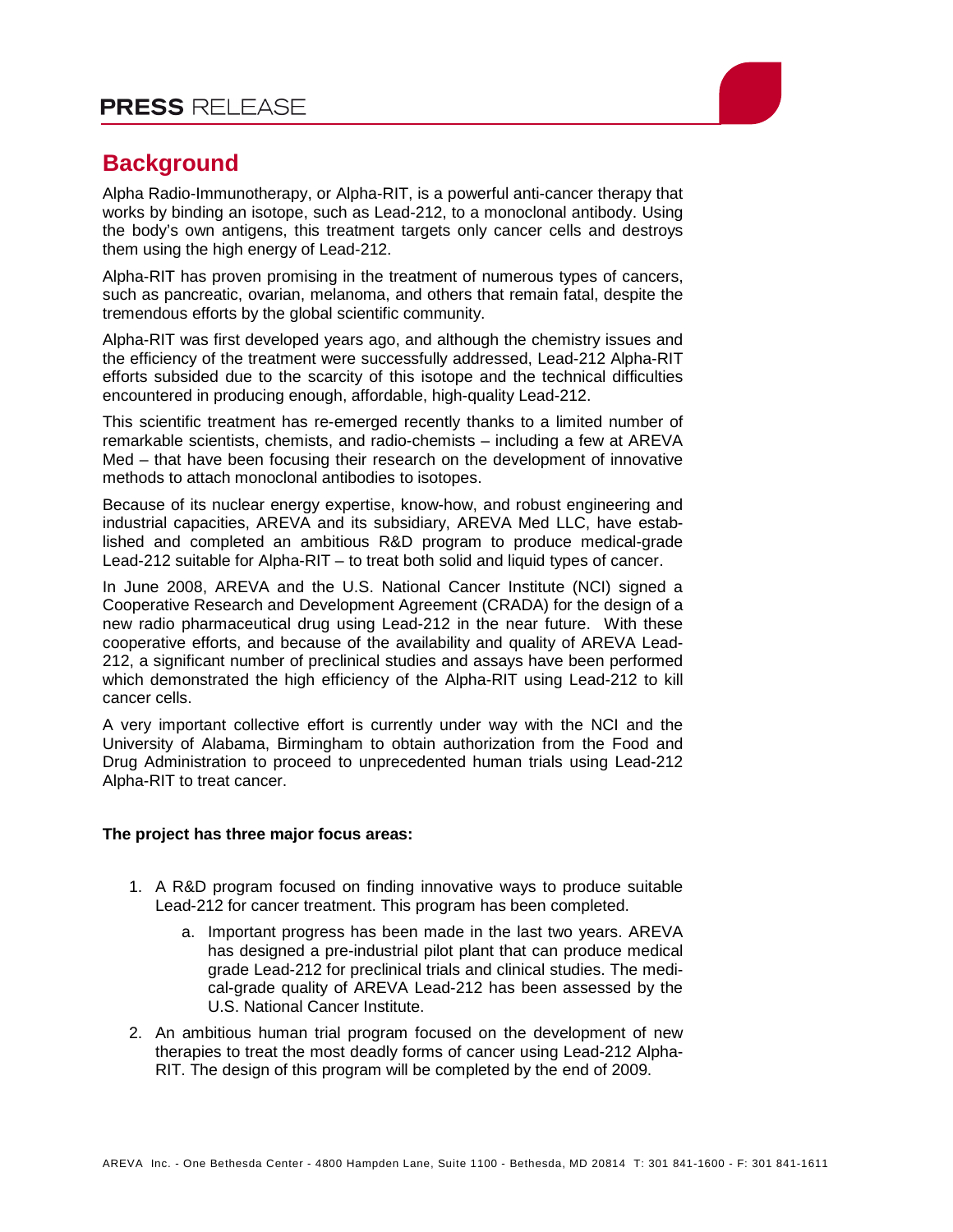

- a. The Lead-212 supply shortage that has stunted research is no longer an issue because of AREVA's efforts. In addition to the current human trial study design, other clinical studies are under evaluation to develop new cancer targeting drugs based on the same principle, but are focused on other types of cancer such as lung and prostate. Promising preclinical studies have proven the efficiency of Alpha-RIT to treat HIV and viral diseases, in addition to targeting cancer.
- 3. The design of a first-of-its-kind industrial facility that will be able to produce significant quantities of Lead-212 for cancer treatments. This work is under way.

AREVA Med also benefits from the support of other AREVA subsidiaries. TransNuclear, with its robust, worldwide logistics capability, has opened new routes to safely deliver AREVA Lead-212 anywhere in the world. Canberra supports the project thanks to its vast experience designing high quality nuclear measurement equipment. AREVA TA is working on the design of a unique production facility.

# **History**

The development of this initiative is directly related to AREVA's expertise with nuclear material and the design and construction of nuclear facilities. AREVA Med is drawing on AREVA's nuclear expertise to develop powerful new medicine.

Behind the tangible progress of AREVA Med, there is also a unique human story. This idea was initiated several years ago at the working level in one of AREVA's industrial sites, La Hague, in Normandy.

It was recognized by AREVA's top management, winning the company's Sustainable Development Award in 2005, among 220 other global AREVA projects.

Following this recognition, the project's organization and technical progress evolved, until it was presented to the company's top management in 2007. Because of its goals and technological merit, AREVA Chief Executive Officer Anne Lauvergeon and the AREVA Executive Committee allocated the project a multimillion-euro budget.

The project has been managed since 2007 from AREVA's North American headquarters in Bethesda, Maryland, in close proximity to the U.S. National Cancer Institute (NCI).

In 2008, the NCI and AREVA signed an agreement to develop the new Lead-212 cancer treatment.

During the first worldwide Nuclear Medicine Conference in Toronto (SNM annual meeting) in June 2009, the NCI announced that it would focus its research on RIT using Lead-212 (instead of the isotope Bismuth-213), confirming the relevancy of AREVA's approach.

In the current worldwide isotope shortage, the importance of production ability for medical-grade isotopes to meet patient needs is only growing. AREVA has dem-